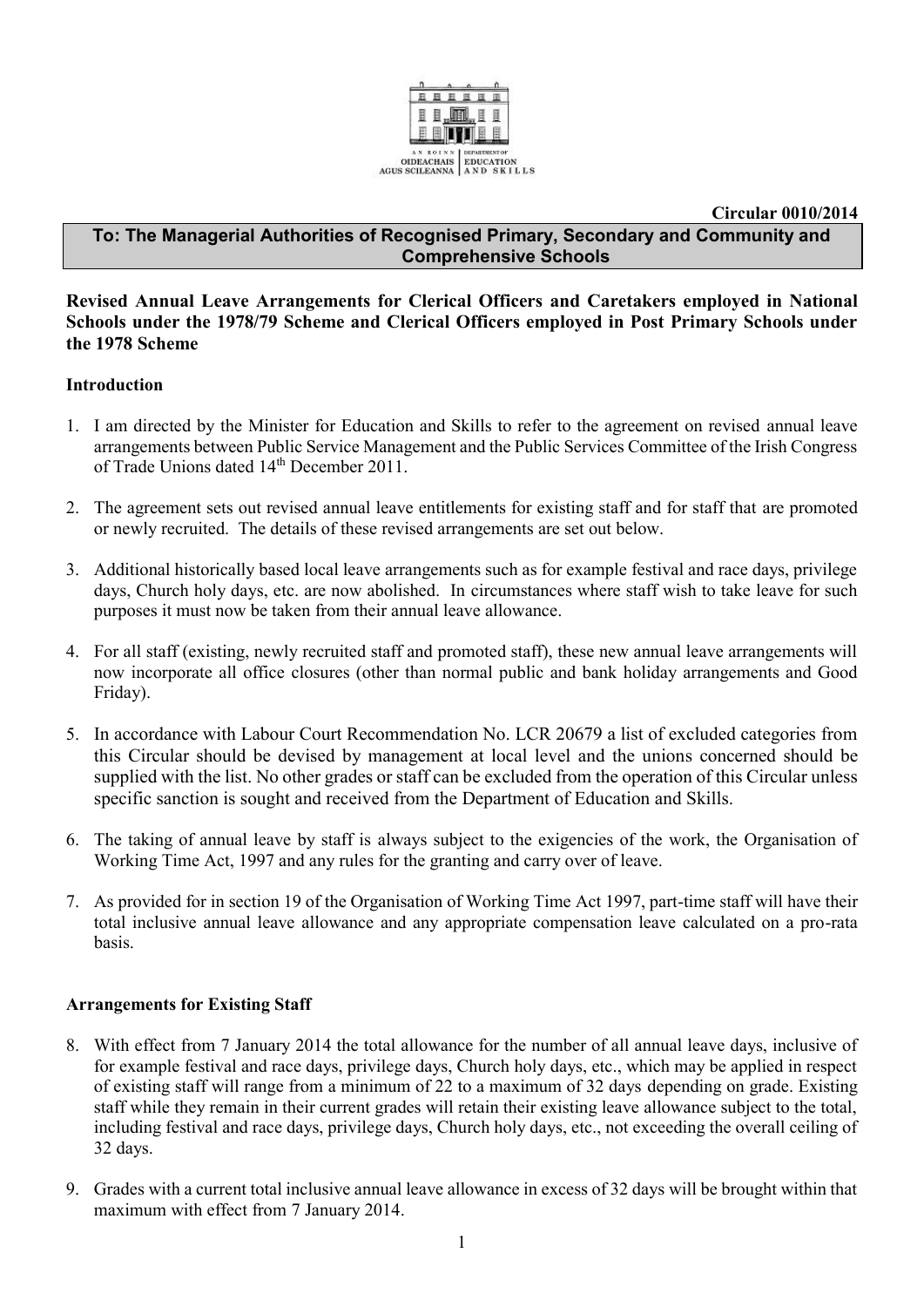- 10. Where appropriate, a once-off compensation mechanism will operate for annual leave allowances reduced from in excess of 32 days. The compensation formula of time-off calculated at 1.5 times the annual loss will apply in such cases.
- 11. For the purposes of calculation and incorporation of pre-existing office closures into new annual leave arrangements for existing staff, Christmas office closures should be calculated at 4 days and Easter office closures should be calculated at 1.5 days.

### **Arrangements for Newly Recruited and Promoted Staff**

- 12. With effect from 7 January 2014 personnel will on recruitment or promotion be placed with immediate effect on a new standardised annual leave band with a minimum of 22 days and a maximum of 30 days. No festival and race days, privilege days, Church holy days, etc. are allowable in addition to the annual leave allowance. In circumstances where staff wish to take leave for such purposes it must be taken from their annual leave allowance. Furthermore, where office closures now occur (other than normal public and bank holiday arrangements and Good Friday) annual leave must be taken from within the new annual leave entitlement.
- 13. For those existing employees who at any time in the future lose annual leave days on promotion then the standard compensation formula of time off calculated at 1.5 times the annual loss will apply on a once-off basis at the time of promotion.
- 14. Each Organisation will arrange to band their respective staffing grades within the range of the minimum and maximum annual leave allowance based on the analogous grades in their organisation.
- 15. The following table is a guideline to the banding arrangements for annual leave entitlements:

| Days per year |
|---------------|
| 30            |
| 29            |
| 27            |
| 25            |
| 23            |
| 22            |
| 22            |
|               |

### **Arrangements for Staff who are Redeployed**

16. Staff who are redeployed to a public service sector or organisation with less annual leave may be compensated with time off on a personal-to-holder basis calculated at 1.5 times the annual loss. The timing of this arrangement will be subject to the business needs of the recipient organisation.

### **Date of Implementation for Revised Arrangements**

17. The implementation date for the revised Annual Leave arrangements for all relevant staff is 7 January 2014.

### **Amendment of Existing Circulars**

18. All previous circulars, setting out the terms of annual leave, applicable to all relevant grades of staff, are superseded by these new arrangements.